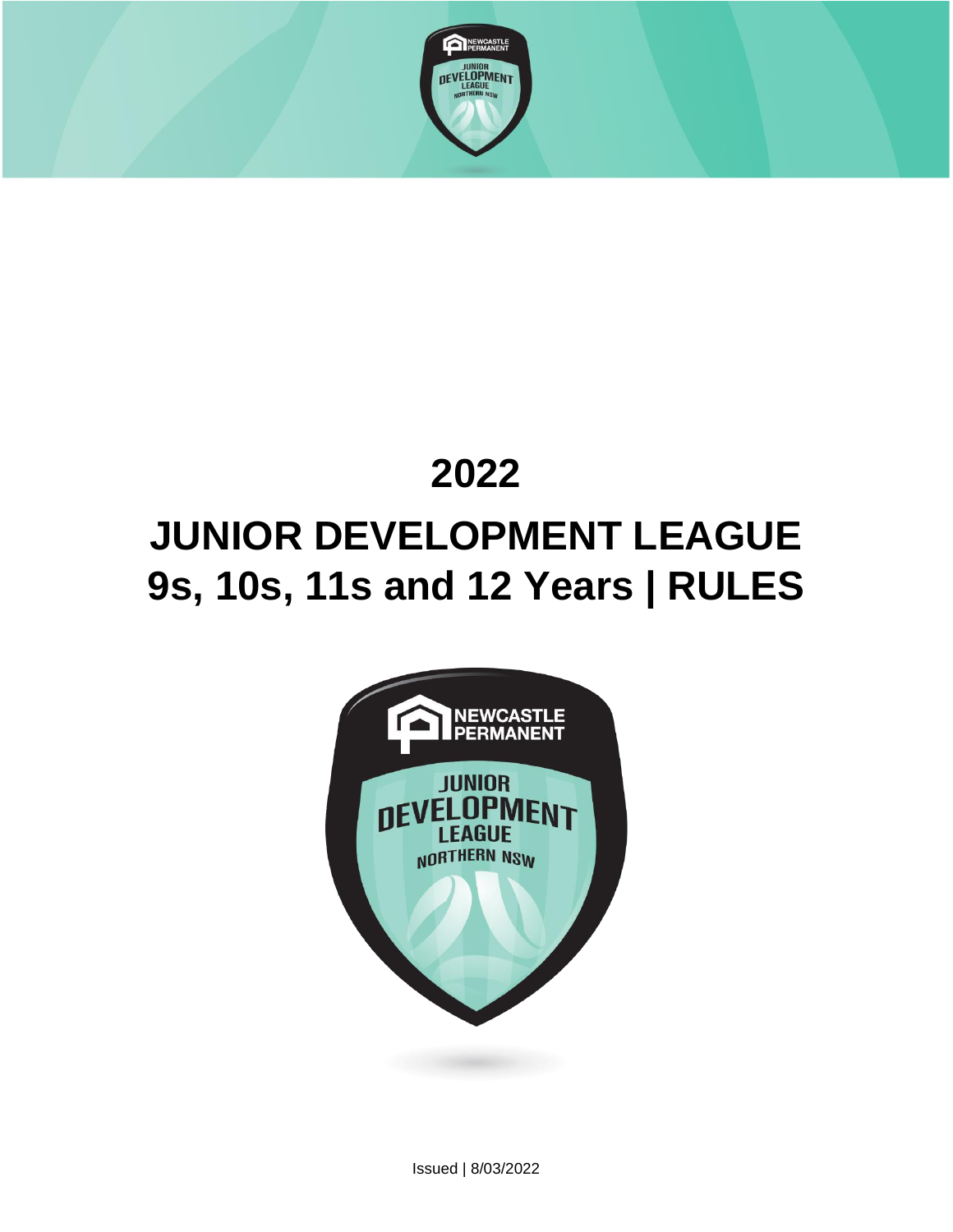

## **TABLE OF CONTENTS**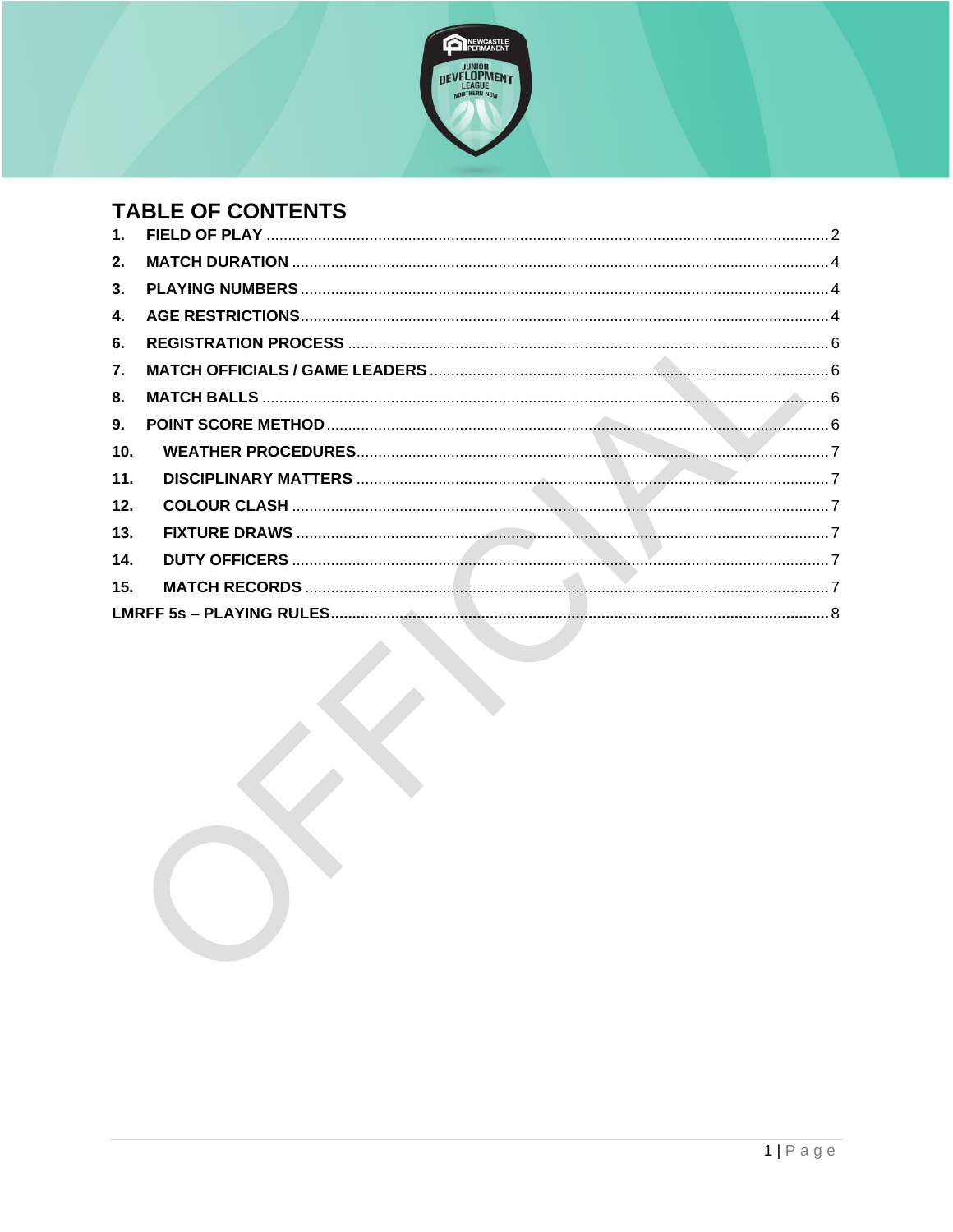

## <span id="page-2-0"></span>**1. FIELD OF PLAY**

The following dimensions shall apply for each age group. The field of play is to be marked with either permanent line marking paint or outlined with marker cones.

## **1.1. DIMENSIONS**



## **1.1.1. 9/10 YEARS DIMENSIONS**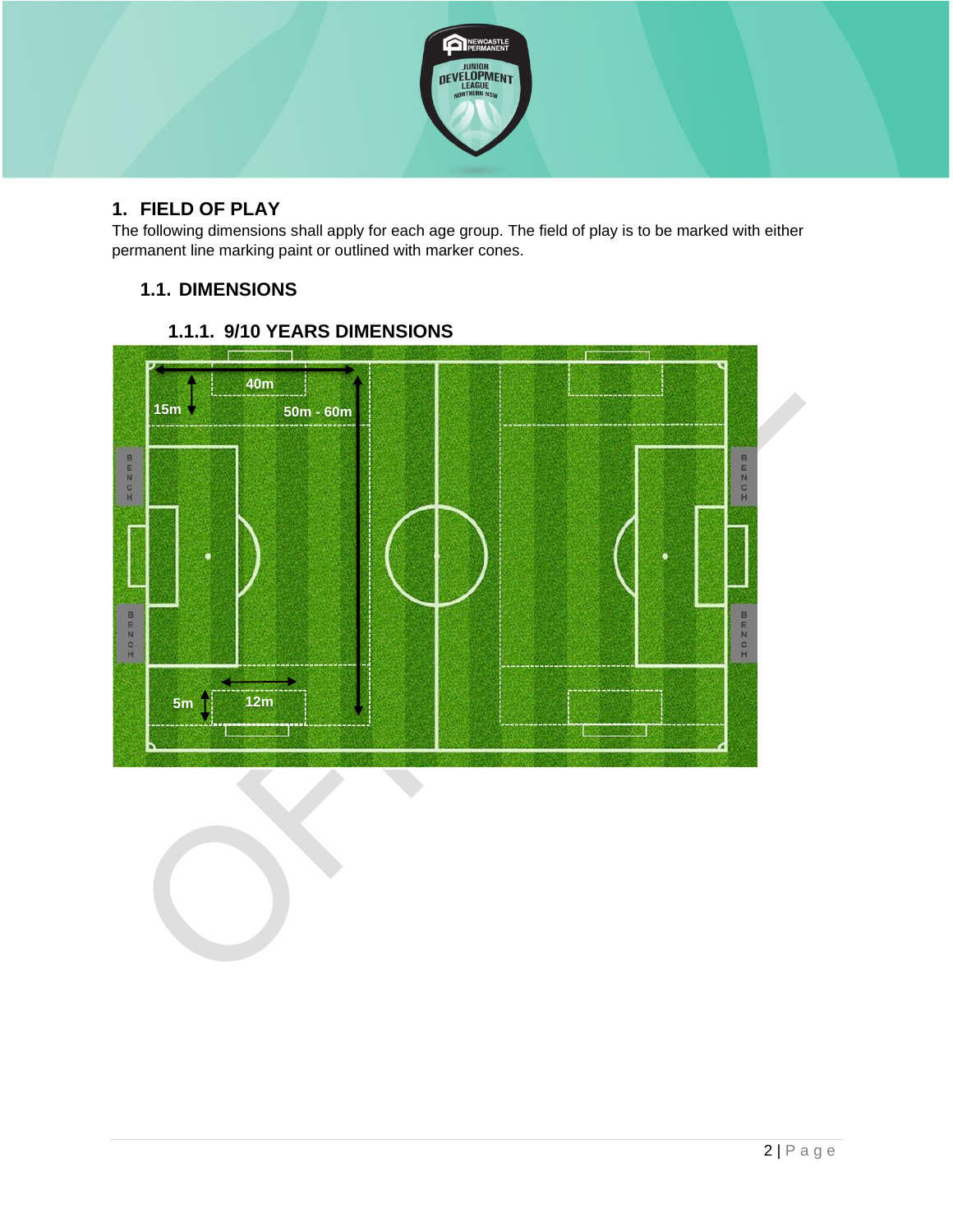

## **1.2. 11/12 YEARS DIMENSIONS**



## **1.3. GOAL SIZE**

5 metres x 2 metres Goals are to be used for all age groups. Portable goals or Bownets are permitted to be used provided they are secured appropriately.

## **1.4. GOAL KICK DROP OFF LINE**

A Goal Kick Drop Off Line is to be marked on each field with either a permanent broken line marked with paint or with a marker on both touch lines. Measurements are to be applied as below:

## **1.4.1. 9/10 YEARS**

15 metres from each goal line.

## **1.4.2. 11/12 YEARS**

20 metres from each goal line.

## **1.5. PENALTY AREA**

A Penalty Area is to be marked with either flat rubber cones or with permanent line-marking paint.

#### **1.5.1. 9/10 YEARS**

Perimeter: 12 metres x 5 metres Penalty Mark: Not applicable

## **1.5.2. 11/12 YEARS**

Perimeter: 17 metres x 10 metres Penalty Mark: 7.5 metres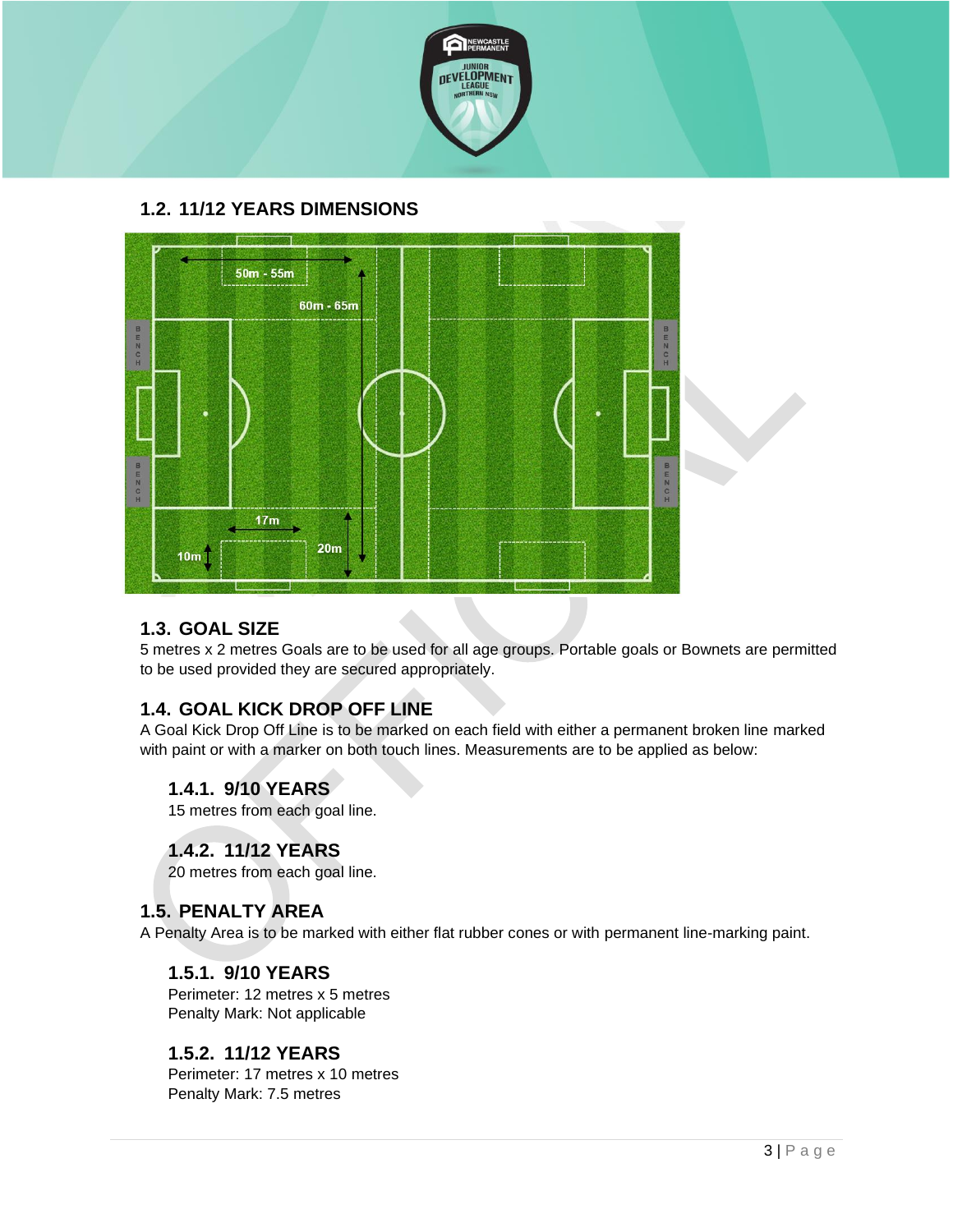

## <span id="page-4-0"></span>**2. MATCH DURATION**

The following match durations shall apply to each specified age group. Matches are to commence at the stipulated time on the fixture draw. In the event a team is late to a match no additional time shall be applied.

## **2.1. 9 YEARS**

3 equal periods of 20 minutes with a maximum 2-minute break between each third.

## <span id="page-4-1"></span>**2.2.10/11/12 YEARS**

2 equal periods of 30 minutes with a maximum 5-minute half-time.

#### **3. PLAYING NUMBERS**

The following playing numbers shall apply.

#### **3.1. 9/10 YEARS**

Each team will be permitted to field a maximum of 7 players on the field of play at a time inclusive of 1 Goalkeeper. A maximum of 5 interchange players are permitted for each team.

## **3.2. 11/12 YEARS**

Each team will be permitted to field a maximum of 9 players on the field of play at a time inclusive of 1 Goalkeeper. A maximum of 5 interchange players are permitted for each team.

## <span id="page-4-2"></span>**4. AGE RESTRICTIONS**

A Player's age is determined by the age they turn during that calendar year.

| Year Born  | Age Group |
|------------|-----------|
| 2013, 2014 | 9 Years   |
| 2012       | 10 Years  |
| 2011       | 11 Years  |
| 2010       | 12 Years  |

Players are permitted to play up 2 years above their age.

## **5. MATCH RULES**

The following match rules shall be enforceable for all fixtures.

## **5.1. OFFSIDE**

The following provisions shall apply:

#### **5.1.1. 9/10 YEARS**

Blatant offside shall be policed by the Game Leader and shall result in an indirect free kick being awarded to the non-offending team.

## **5.1.2. 11/12 YEARS**

Offside shall apply.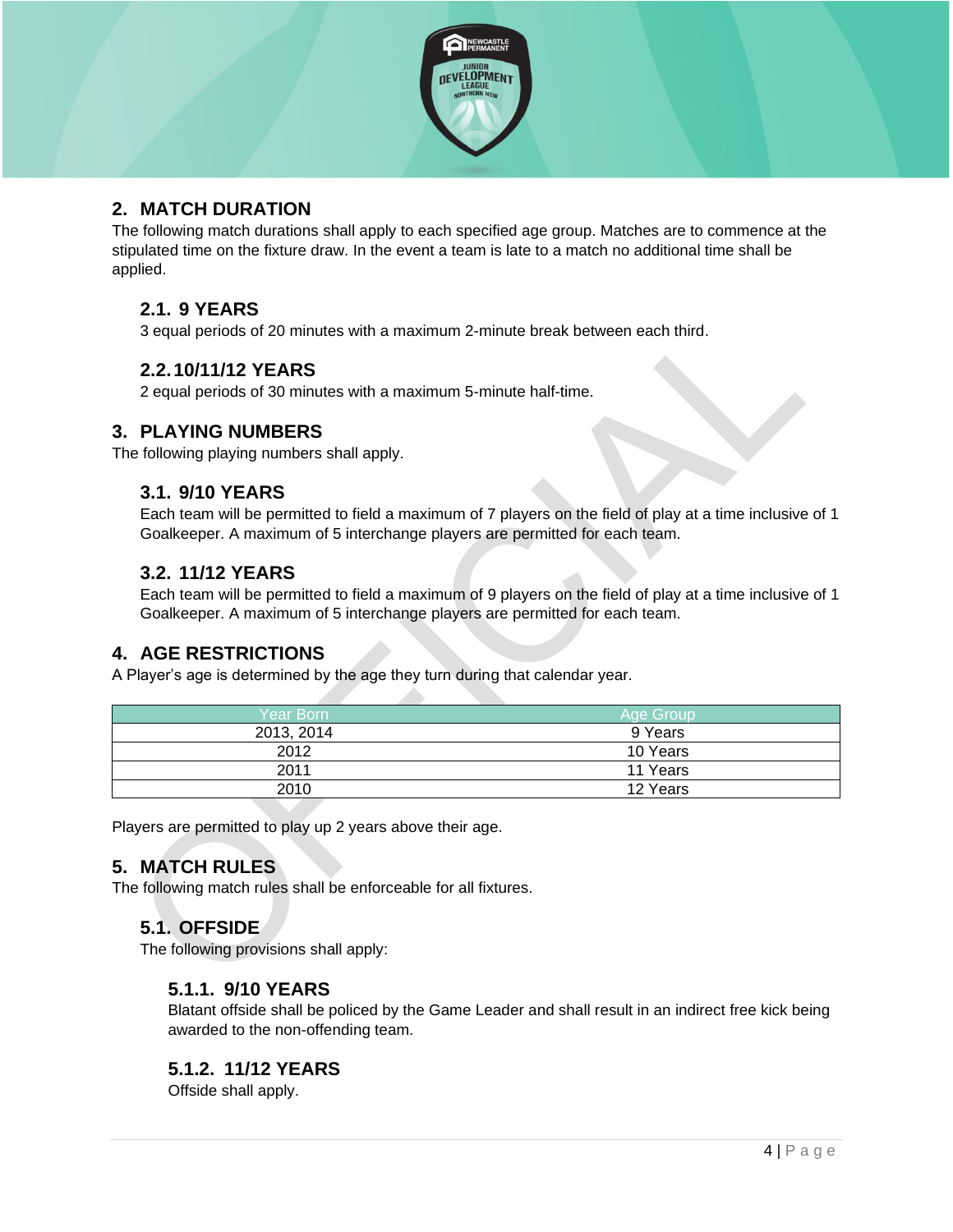

## **5.2. DIRECT FREE KICKS**

## **5.2.1. 9/10 YEARS**

Direct free kicks (including penalty kicks) shall not be awarded.

## **5.2.2. 11/12 YEARS**

Direct free kicks shall be awarded in accordance with FIFA Laws of the Game for 11 and 12 Years matches only.

## **5.3. INDIRECT FREE KICKS**

## **5.3.1. 9/10 YEARS**

All free kicks shall be awarded as indirect. Infringements inside the penalty area shall be awarded as indirect with the free kick taken outside the penalty area.

## **5.3.2. 11/12 YEARS**

Indirect free kicks shall be awarded in accordance with FIFA Laws of the Game for 11 and 12 Years matches only.

## **5.4. GOAL KICK DROP OFF-LINE**

All attacking players are required to remain behind the drop-off line when goal kicks are being taken or when the Goalkeeper handles the ball until the team in possession has taken a touch or the Goalkeeper releases the ball.

## **5.5.INTERCHANGE**

The following provisions shall apply:

## **5.5.1. INTERCHANGE**

A Team is permitted to name a maximum of 5 interchange Players on the Team Sheet. Unlimited interchange shall apply throughout both halves and during the half-time interval.

The interchange rule will apply for the following competitions:

- 12 Years.
- ➢ 11 Years.
- 10 Years.
- 9 Years.

## **5.6. GOALKEEPERS**

The goalkeeper is allowed to handle the ball anywhere in the penalty area.

To restart play after a save or gathering the ball with their hands, the ball must be thrown or rolled from the hands or played from the ground with their feet, within 6 seconds.

The goalkeeper is not allowed to kick or drop kick the ball directly from their hands. Opponents must be at least 10 metres outside the penalty area and cannot move inside the penalty area until the ball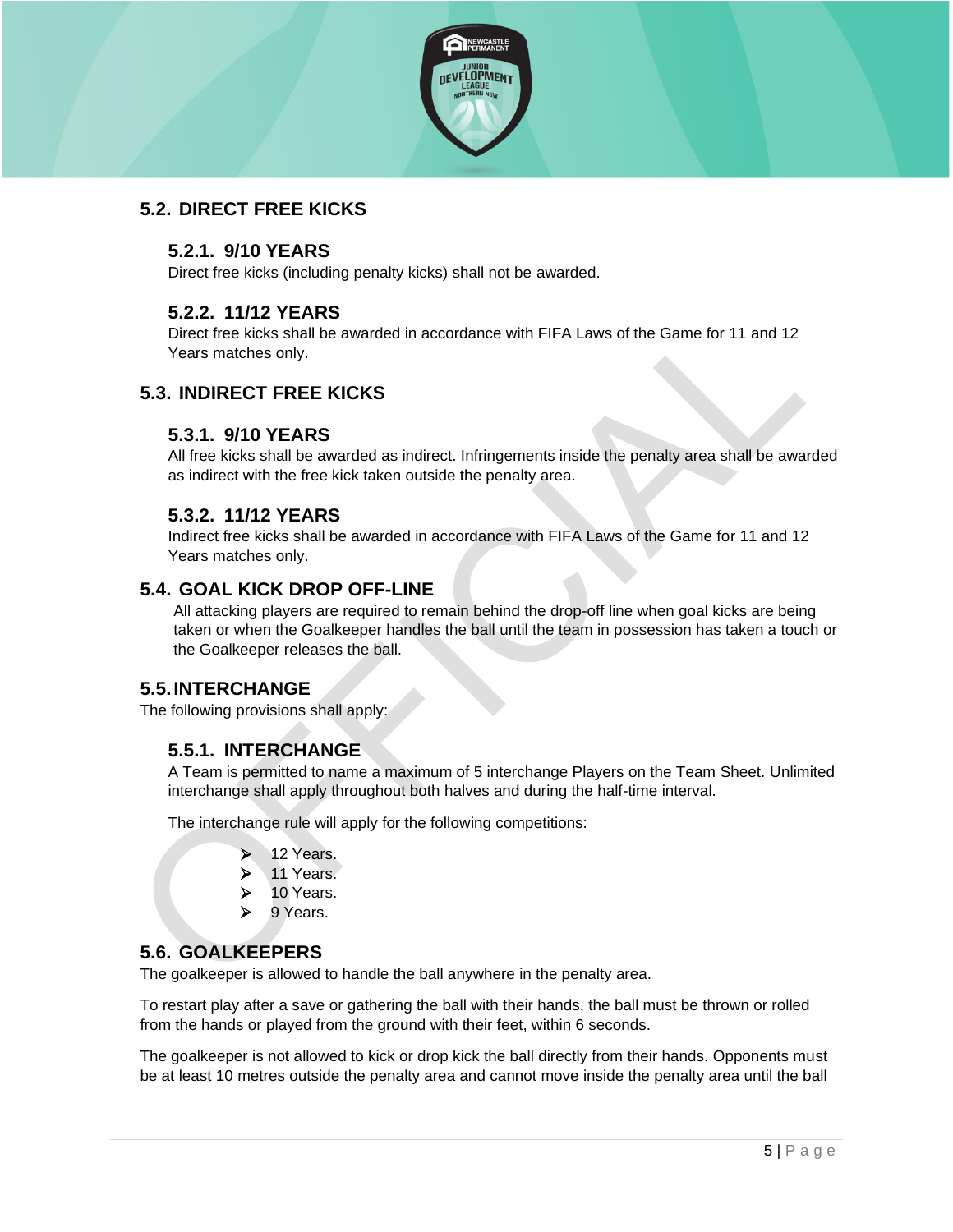

is in play. The ball is in play once it moves out of the penalty area or when the goalkeeper places the ball on the ground.

## <span id="page-6-0"></span>**6. REGISTRATION PROCESS**

All participating Players and Team Officials must be registered and active in the National Registration System to be considered eligible to participate in accordance with NNSWF Premier Competition Regulations.

## <span id="page-6-1"></span>**7. MATCH OFFICIALS / GAME LEADERS**

A Match Official or Game Leader must control each match. In the event a Match Official is not appointed to the match the team listed on the draw as the home team must provide a Game Leader.

## **7.1. MATCH OFFICIALS**

Referees may be appointed to matches where available. Appointed Referees must be a registered NNSWF Match Official.

In the event Match Officials are not appointed or aren't available the team listed as the home team on the fixture draw will be required to provide a Game Leader to referee the fixture.

## **7.2. GAME LEADERS**

The team listed as the home team on the official draw must provide a Game Leader to officiate the fixture. Game Leaders must always be present on the field of play during play.

The Game Leader should:

- ➢ Encourage all participants to have fun;
- $\triangleright$  Ensure the correct number of players are on the field;
- $\triangleright$  Check all players are wearing shin guards;
- $\triangleright$  Ensure the opposing team is outside the drop off-line for all goal line restarts;
- ➢ Actively police blatant offside and
- ➢ Ensure opposing players are 8m away from re-start and free kicks.

#### <span id="page-6-2"></span>**8. MATCH BALLS**

The following provisions shall apply:

## **8.1. 9 YEARS**

Size 3 match balls are to be used for all matches.

#### **8.2. 10/11/12 YEARS**

Size 4 match balls are to be used for all matches.

#### <span id="page-6-3"></span>**9. POINT SCORE METHOD**

No results shall be officially recorded for any matches.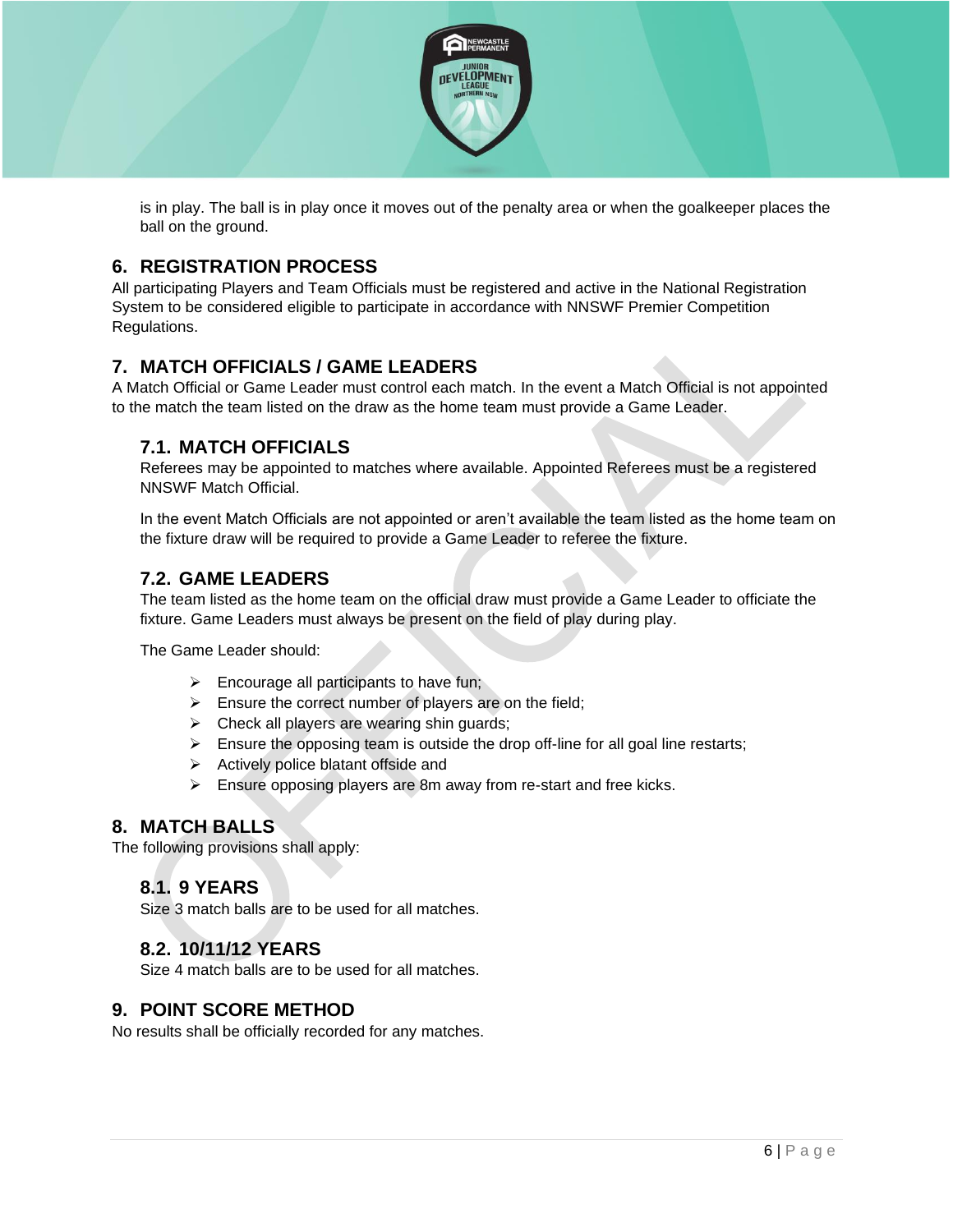

## <span id="page-7-0"></span>**10.WEATHER PROCEDURES**

In the event of any weather-related cancellations the Host Club must notify all opposing teams. The [NNSWF Hot Weather Policy](http://northernnswfootball.com.au/about-us/hot-weather-policy/) shall apply to all matches.

Postponed fixtures will not be formally rescheduled by NNSWF.

## <span id="page-7-1"></span>**11. DISCIPLINARY MATTERS**

The following provisions shall apply in conjunction with NNSWF Premier Competition Regulation 37.

## **11.1. GENERAL MISCONDUCT**

Game Leaders may caution players or dismiss players from the field for persistent or any misconduct. Team Officials are required to mentor and educate players who are cautioned or dismissed.

## **11.2. SERIOUS MISCONDUCT**

Players or Team Officials guilty of serious misconduct are to be referred to NNSWF who can determine any sanction in accordance with National Disciplinary Regulations or the National Code of Conduct.

## <span id="page-7-2"></span>**12. COLOUR CLASH**

In the event of a colour clash, the team listed as the away team on the draw will be required to wear an alternate strip or bibs.

#### <span id="page-7-3"></span>**13. FIXTURE DRAWS**

NNSWF shall supply fixture draws which will be made available via the GameDay network portal.

## <span id="page-7-4"></span>**14. DUTY OFFICERS**

Clubs are required to supply Duty Officers for each Match they participate in. Duty Officers must be supplied in accordance with Premier Competition Regulation 10.

## <span id="page-7-5"></span>**15. MATCH RECORDS**

Clubs will be supplied with a template to record player participation in fixtures. It is the Clubs responsibility to record and maintain which players have participated in fixtures throughout the season. The Match Record may be requested by NNSWF to verify participation for insurance or other purposes.